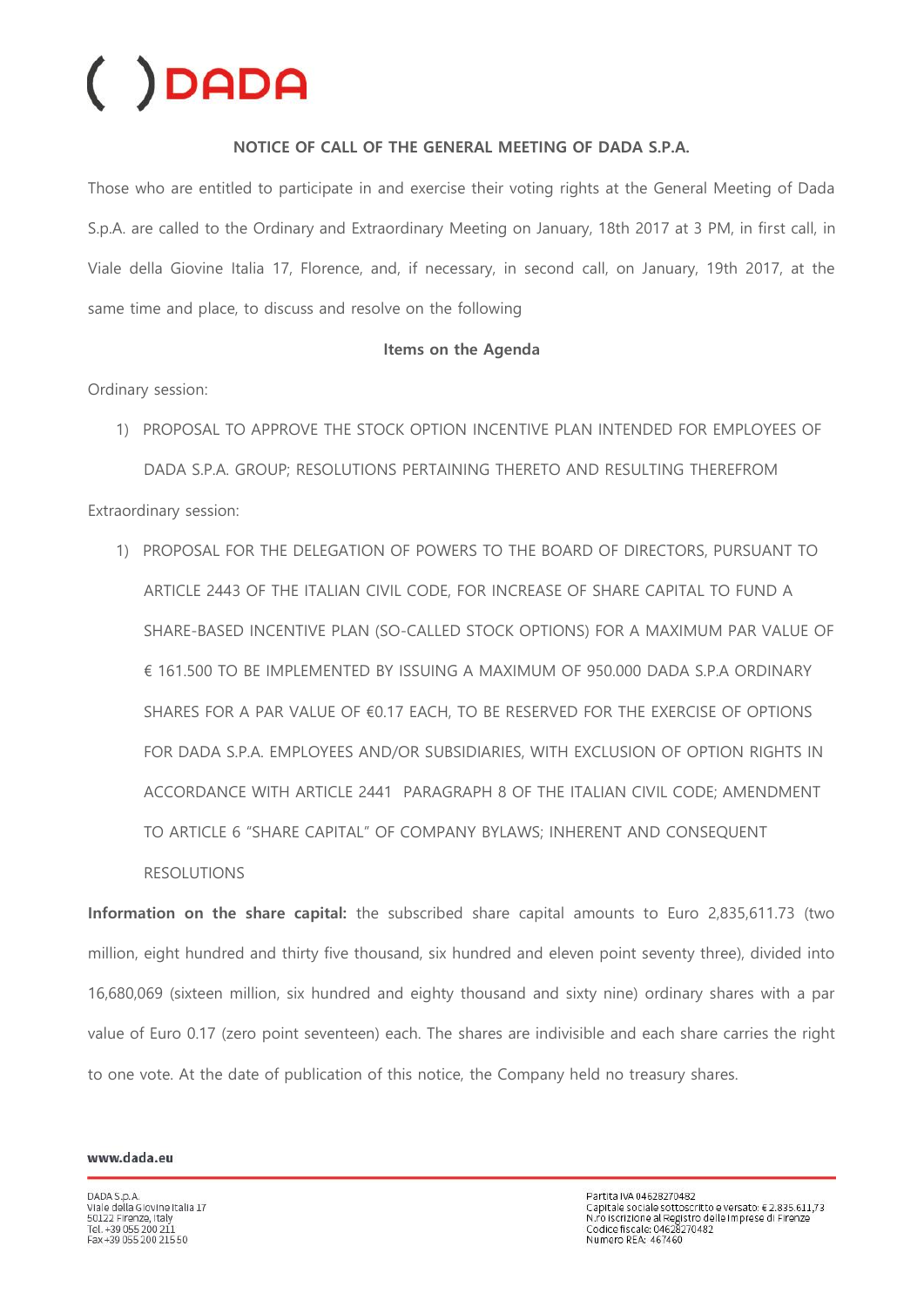Participation in the General Meeting: pursuant to the law and to art. 14 of the By-laws, those who are entitled to participate in and exercise their voting rights at the General Meeting - including by proxy – are those for whom the Company has received notice from an intermediary, under current regulations ad by the start of the General meeting at latest, certifying the eligibility to participate in the General Meeting and exercise their voting rights, based on the accounting records at the end of the accounting day of the seventh trading day before the date of the General Meeting in first call (i.e. January, 9th 2017, so called "record date"). Those who hold shares after this date shall not be entitled to participate in and vote at the Meeting.

Those who have the right to vote may be represented at the General Meeting by written proxy, using the specific form available at the Company's registered office and on its website at http://www.dada.eu (Governance/Shareholders' Meetings 2017 section), and sending it to the Company. The proxy may be notified by sending it via registered letter with return receipt to the following address: Viale della Giovine Italia 17 - 50122 Florence (for the attention of the Legal Office), or by e-mail to the certified email address [ufficiodipresidenzadadaspa@dadapec.com,](mailto:ufficiodipresidenzadadaspa@dadapec.com) certifying, under his/her responsibility, conformity of the proxy to the original version and the identity of the delegating person.

The Company has designated as the Shareholders' Representative, pursuant to art. 135-undecies of Legislative Decree n. 58/1998, Società per Amministrazioni Fiduciarie "SPAFID" S.p.A., which may be granted, free of expense, a written proxy on the proposals on the Agenda of the General Meeting.

The proxy shall be given by signing, with a handwritten signature or qualified electronic signature or digital signature, in accordance with the Italian legislation in force, the specific form available on the Company website http://www.dada.eu (Governance/Shareholders' Meeting 2017 section), or at the registered office, and shall be received in original by the end of the second trading day before the date of the General Meeting also in second call (i.e., by January 16<sup>th</sup>, 2017 or, if the Meeting is held in second call, on January, 17th 2017), together with a copy of a currently valid identification document of the Delegating Shareholder or, if the Delegating Shareholder is a legal person, of the *pro tempore* legal

#### www.dada.eu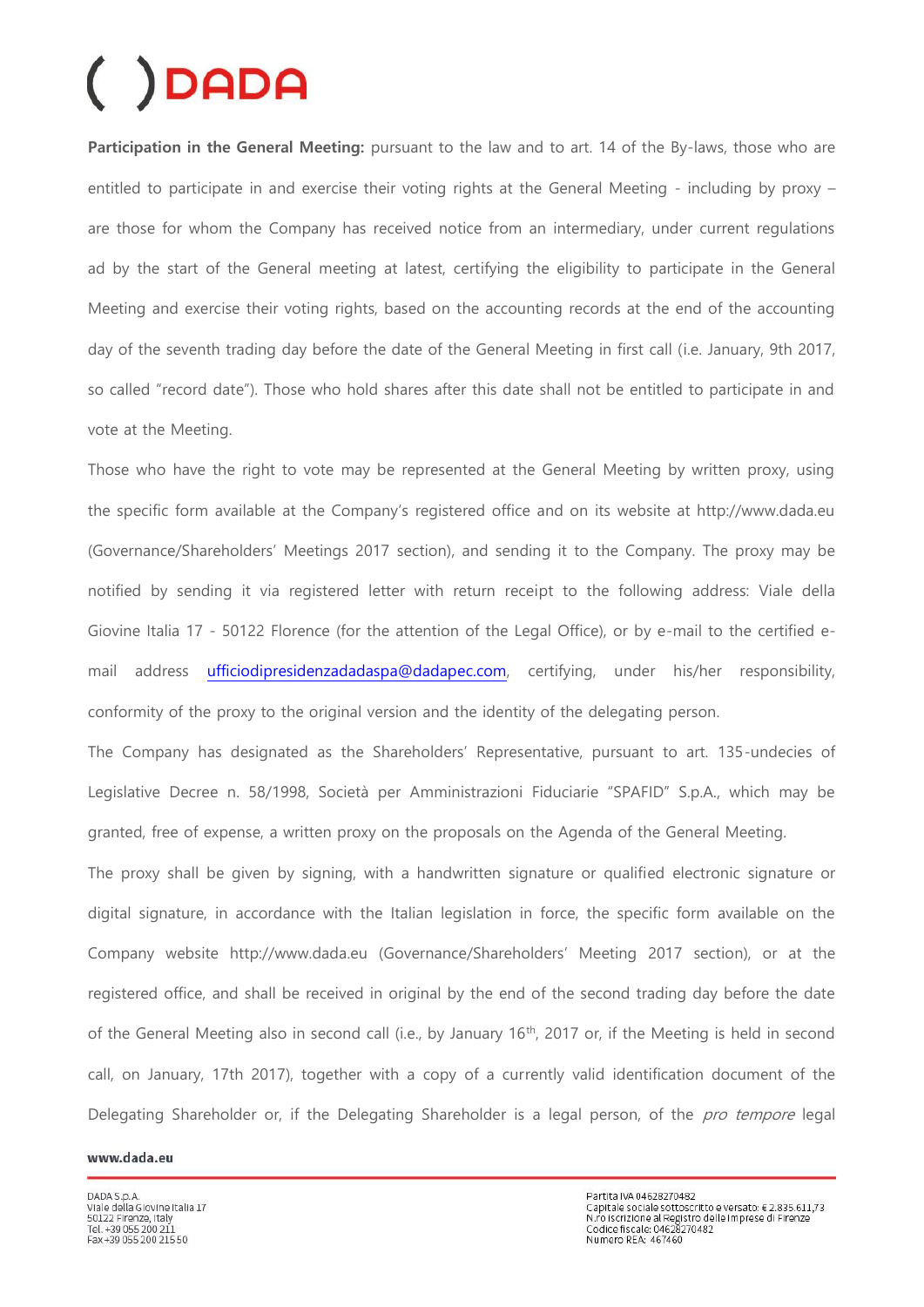representative or other duly authorized party, together with appropriate documentation certifying the qualifications and powers to Spafid S.p.A. i) for proxies, with a handwritten signature, delivered or sent by courier or registered mail (Foro Buonaparte 10, 20121 Milan), ii) for proxies with qualified electronic signature or digital signature, via certified mail sent at assemblee@pec.spafid.it. By the same term, the proxy and the voting instructions shall be revocable. The proxy has no effect with regard to proposals for which no voting instructions have been given.

**Voting by correspondence**: mention should be made that voting may be exercised by correspondence in accordance with the current provisions of law and regulations. The voting card is available at the Company's registered office in Viale della Giovine Italia 17, Florence, and on http://www.dada.eu (Governance/Shareholders' Meetings 2017 section). The envelope containing the duly completed and signed voting card (enclosed in a further sealed envelope to guarantee the confidentiality of the vote until the ballot), copy of the identification document of the person signing the card and any appropriate documentation certifying entitlement to the signing, must be received at the Company's registered office in Viale della Giovine Italia 17 - 50122 Florence (for the attention of the Legal Office), by the day before the meeting. By written statement received by the Company at the same address and by the same term, the vote exercised by correspondence may be withdrawn; the vote may also be withdrawn by express statement made by the person involved at the General Meeting.

**Right to submit questions:** pursuant to art. 127-ter of Legislative Decree n. 58/98, those who have the right to vote may submit questions on the items on the agenda, even before the General Meeting, by registered letter with return receipt sent to the Company's registered office to the following address: Viale della Giovine Italia, 17, 50122 Firenze (for the attention of the Legal Office) or by certified mail to ufficiodipresidenzadadaspa@dadapec.com by submitting them to the Company at least three days before the General Meeting in first call (January, 16<sup>th</sup> 2017). The Company cannot quarantee answers to questions received after such date. Answers shall be rightfully given to those who certify ownership of the shares at January, 9th 2017 by sending, even following the question, the notice made by the

#### www.dada.eu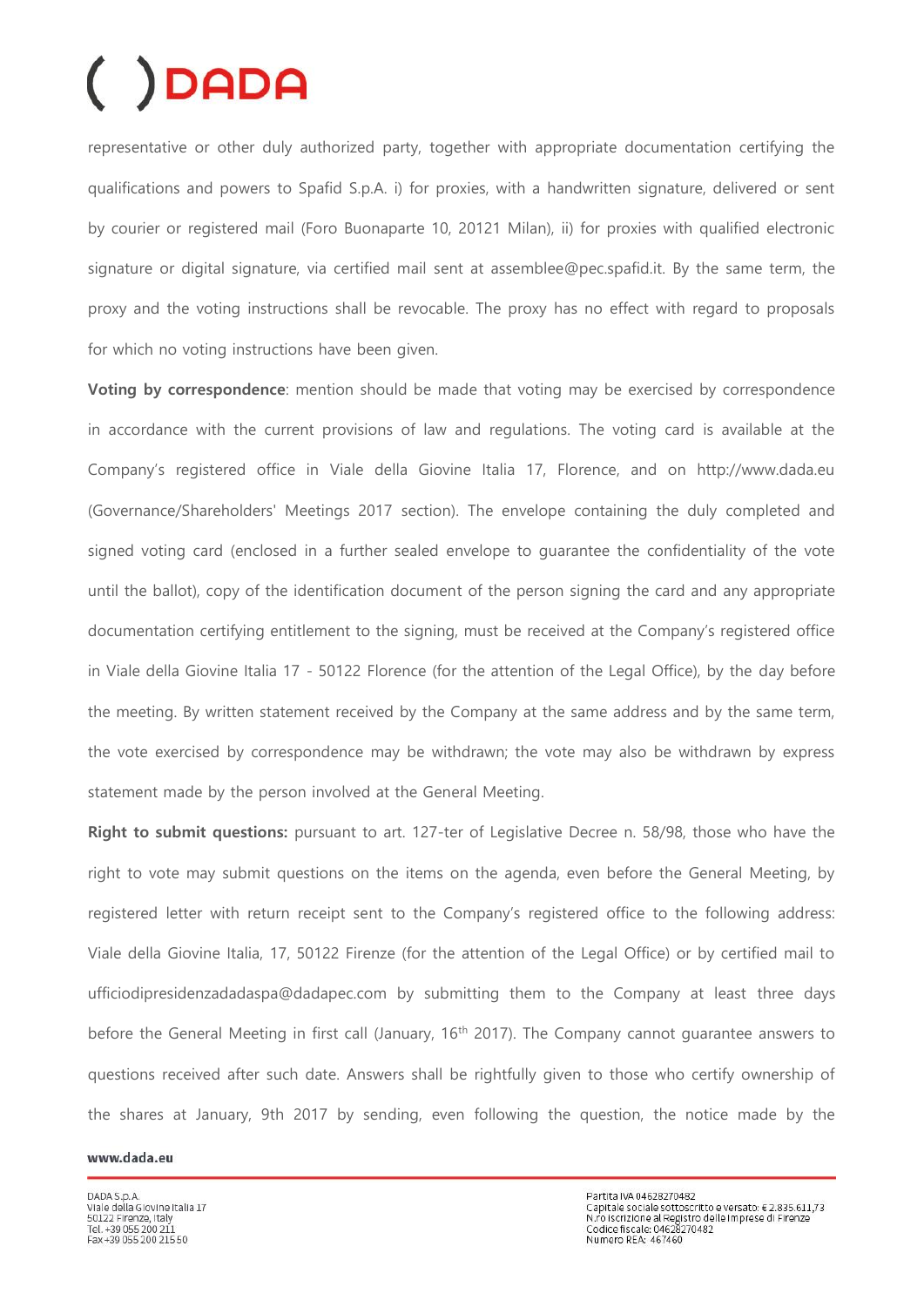intermediary for the exercise of such right. Questions submitted before the General Meeting, within the abovementioned period, shall be answered at the latest during the General Meeting. The company may provide one overall answer to questions with the same content. **Additions to the Agenda and presentation of further proposed resolutions on items already on the agenda:** pursuant to art. 126 bis of Legislative Decree n. 58/98, shareholders who, even jointly, represent at least one fortieth of the share capital may request to make additions to the list of items on the agenda, indicating in that request the further items proposed, or may present proposed resolutions on items already on the agenda, indicating in that request the further items or further proposed resolutions.

No additions are allowed for items upon which the General Meeting resolves, pursuant to the law, on a proposal of the Directors or on a draft or a report prepared by said Board, except as provided by art. 125-ter, par. 1 of Legislative Decree no. 58/1998.

The requests must be sent to the Company's registered office in Viale della Giovine Italia 17, Florence (for the attention of the Legal Office), by registered letter with return receipt or by certified mail to [ufficiodipresidenzadadaspa@dadapec.com b](mailto:ufficiodipresidenzadadaspa@dadapec.com)y the tenth day after the day of publication of this notice (i.e. by December 29<sup>th</sup>, 2016), together with an appropriate document certifying ownership of the foregoing shareholding issued by the intermediaries and as a copy of the identification documents of the filers (identification card for natural persons, or documents certifying the powers for legal persons or other entities); a phone address of the filers would be appreciated; by the same term and in the same manner, a motivated report must be submitted by the filers on the items to be discussed or on any additional proposed resolutions. Any added list of items to be discussed at the General Meeting, containing any additional proposed resolutions, the motivated report as well as any observations made by the Board of Directors shall be published by the Company in the same manner as this notice 15 days before the Shareholders' meeting.

**Documentation:** the documentation regarding the General Meeting, including the explanatory reports of the Board of Directors containing the proposed resolutions on the items on the agenda, shall be filed at

#### www.dada.eu